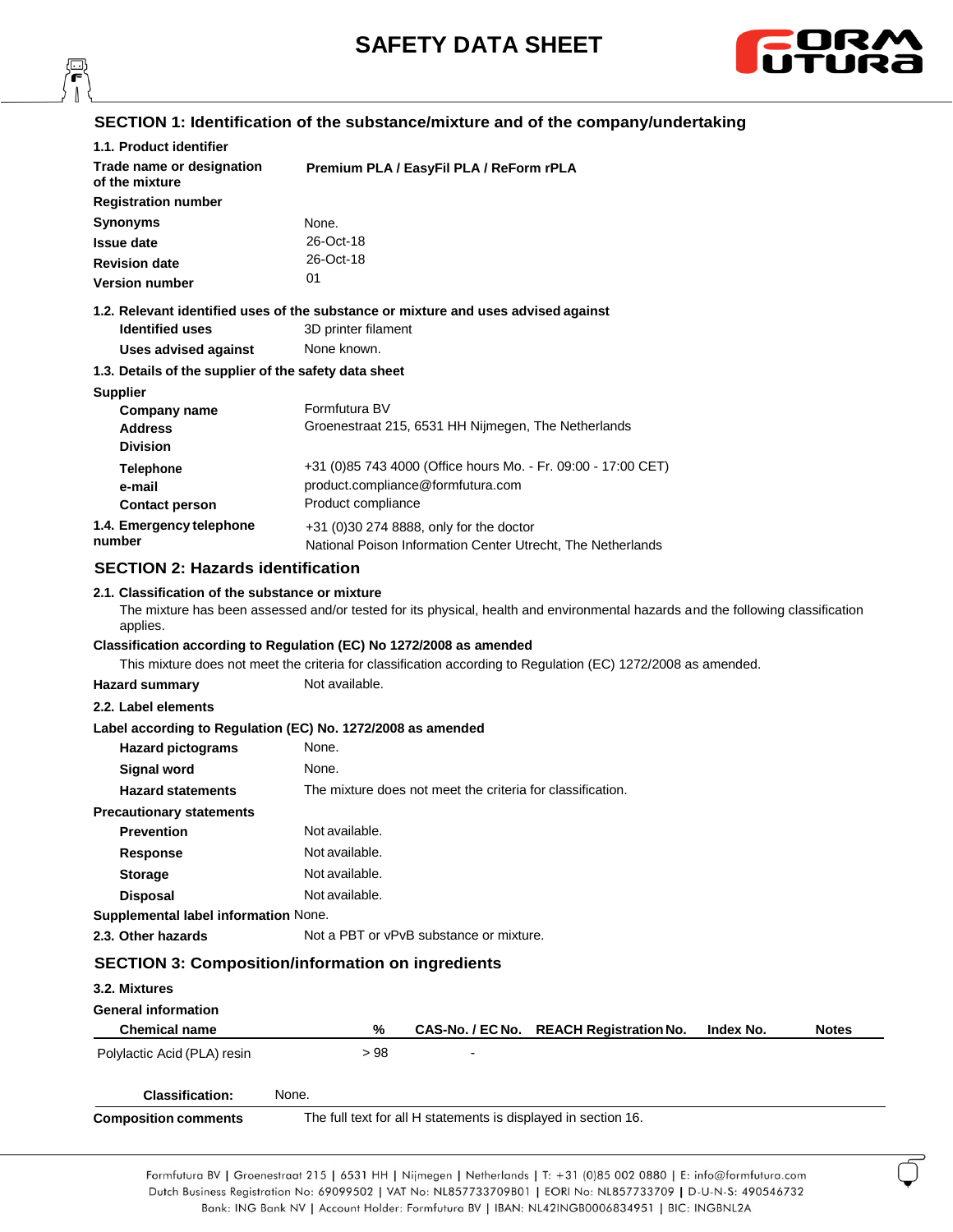# **SECTION 4: First aid measures**

| <b>General information</b>                                                            | Ensure that medical personnel are aware of the material(s) involved, and take precautions to<br>protect themselves.                                                                                                                   |
|---------------------------------------------------------------------------------------|---------------------------------------------------------------------------------------------------------------------------------------------------------------------------------------------------------------------------------------|
| 4.1. Description of first aid measures                                                |                                                                                                                                                                                                                                       |
| <b>Inhalation</b>                                                                     | Not likely, due to the form of the product. If exposed to excessive levels of dusts or fumes, remove<br>to fresh air and get medical attention if cough or other symptoms develop.                                                    |
| <b>Skin contact</b>                                                                   | If burned by contact with hot material, cool molten material adhering to skin as quickly as possible<br>with water, and see a physician for removal of adhering material and treatment of burn. Do not<br>peel polymer from the skin. |
| Eye contact                                                                           | Not likely, due to the form of the product. If hot product contacts eye, flush with water for at least<br>15 minutes and seek medical attention immediately.                                                                          |
| Ingestion                                                                             | Not likely, due to the form of the product.                                                                                                                                                                                           |
| 4.2. Most important symptoms<br>and effects, both acute and<br>delayed                | Exposure may cause temporary irritation, redness, or discomfort.                                                                                                                                                                      |
| 4.3. Indication of any<br>immediate medical attention<br>and special treatment needed | Treat symptomatically.                                                                                                                                                                                                                |
| <b>SECTION 5: Firefighting measures</b>                                               |                                                                                                                                                                                                                                       |
| <b>General fire hazards</b>                                                           | No unusual fire or explosion hazards noted.                                                                                                                                                                                           |
|                                                                                       |                                                                                                                                                                                                                                       |

| 5.1. Extinguishing media<br>Suitable extinguishing<br>media                      | Water fog. Foam. Dry chemical powder. Carbon dioxide (C02).                                   |
|----------------------------------------------------------------------------------|-----------------------------------------------------------------------------------------------|
| Unsuitable extinguishing<br>media                                                | Do not use water jet as an extinguisher, as this will spread the fire.                        |
| 5.2. Special hazards arising<br>from the substance or mixture                    | During fire, gases hazardous to health may be formed.                                         |
| 5.3. Advice for firefighters<br>Special protective<br>equipment for firefighters | Self contained breathing apparatus and full protective clothing must be worn in case of fire. |
| Special fire fighting<br>procedures                                              | Move containers from fire area if you can do so without risk.                                 |
| <b>Specific methods</b>                                                          | Use standard firefighting procedures and consider the hazards of other involved materials.    |

### **SECTION 6: Accidental release measures**

|                                                              | 6.1. Personal precautions, protective equipment and emergency procedures                                                         |
|--------------------------------------------------------------|----------------------------------------------------------------------------------------------------------------------------------|
| For non-emergency<br>personnel                               | Keep unnecessary personnel away. For personal protection, see section 8 of the SDS.                                              |
| For emergency responders                                     | Keep unnecessary personnel away. Use personal protection recommended in Section 8 of the<br>SDS.                                 |
| 6.2. Environmental precautions                               | Avoid discharge into drains, water courses or onto the ground.                                                                   |
| 6.3. Methods and material for<br>containment and cleaning up | Sweep up or vacuum up spillage and collect in suitable container for disposal.<br>For waste disposal, see section 13 of the SDS. |
| 6.4. Reference to other<br>sections                          | For personal protection, see section 8 of the SDS. For waste disposal, see section 13 of the SDS.                                |

# **SECTION 7: Handling and storage**

| 7.1. Precautions for safe<br>handling                                   | Observe good industrial hygiene practices.                                                                |
|-------------------------------------------------------------------------|-----------------------------------------------------------------------------------------------------------|
| 7.2. Conditions for safe<br>storage, including any<br>incompatibilities | Store in tightly closed container. Store away from incompatible materials (see Section 10 of the<br>SDS). |
| 7.3. Specific end use(s)                                                | Not available.                                                                                            |

### **SECTION 8: Exposure controls/personal protection**

| 8.1. Control parameters                     |                                                            |
|---------------------------------------------|------------------------------------------------------------|
| Occupational exposure limits                | No exposure limits noted for ingredient(s).                |
| <b>Biological limit values</b>              | No biological exposure limits noted for the ingredient(s). |
| <b>Recommended monitoring</b><br>procedures | Follow standard monitoring procedures.                     |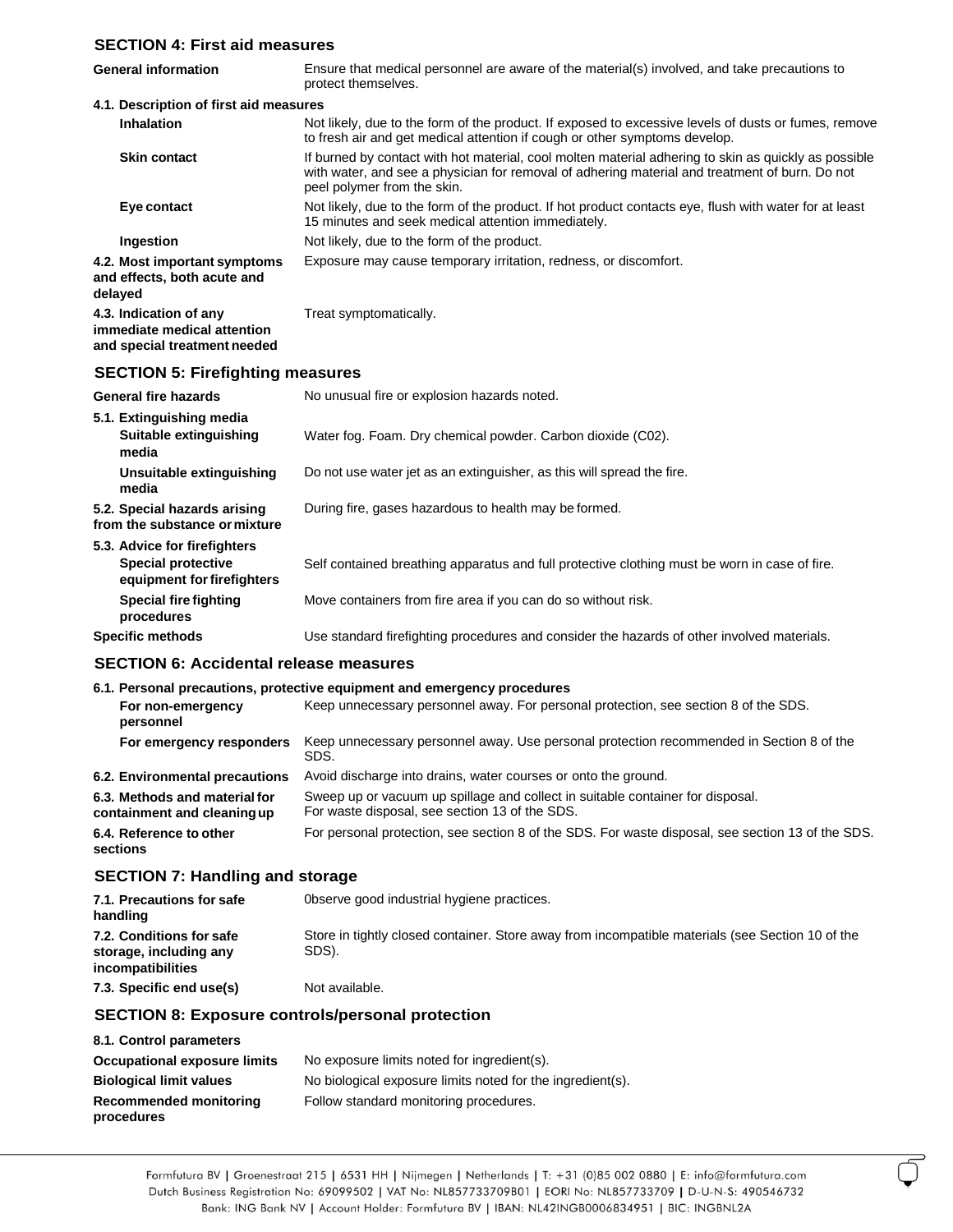| Derived no effect levels<br>(DNELs)                                   | Not available.                                                                                                                                                                                                                                                                                                                                                                                         |  |
|-----------------------------------------------------------------------|--------------------------------------------------------------------------------------------------------------------------------------------------------------------------------------------------------------------------------------------------------------------------------------------------------------------------------------------------------------------------------------------------------|--|
| <b>Predicted no effect</b><br>concentrations (PNECs)                  | Not available.                                                                                                                                                                                                                                                                                                                                                                                         |  |
| 8.2. Exposure controls                                                |                                                                                                                                                                                                                                                                                                                                                                                                        |  |
| Appropriate engineering<br>controls                                   | Good general ventilation (typically 10 air changes per hour) should be used. Ventilation rates<br>should be matched to conditions. If applicable, use process enclosures, local exhaust ventilation,<br>or other engineering controls to maintain airborne levels below recommended exposure limits. If<br>exposure limits have not been established, maintain airborne levels to an acceptable level. |  |
| Individual protection measures, such as personal protective equipment |                                                                                                                                                                                                                                                                                                                                                                                                        |  |
| <b>General information</b>                                            | Personal protection equipment should be chosen according to the CEN standards and in<br>discussion with the supplier of the personal protective equipment.                                                                                                                                                                                                                                             |  |
| <b>Eye/face protection</b>                                            | Wear safety glasses with side shields (or goggles).                                                                                                                                                                                                                                                                                                                                                    |  |
| <b>Skin protection</b>                                                |                                                                                                                                                                                                                                                                                                                                                                                                        |  |
| - Hand protection                                                     | Wear appropriate chemical resistant gloves.                                                                                                                                                                                                                                                                                                                                                            |  |
| - Other                                                               | Wear suitable protective clothing.                                                                                                                                                                                                                                                                                                                                                                     |  |
| <b>Respiratory protection</b>                                         | In case of insufficient ventilation, wear suitable respiratory equipment.                                                                                                                                                                                                                                                                                                                              |  |
| <b>Thermal hazards</b>                                                | Wear appropriate thermal protective clothing, when necessary.                                                                                                                                                                                                                                                                                                                                          |  |
| <b>Hygiene measures</b>                                               | Always observe good personal hygiene measures, such as washing after handling the material<br>and before eating, drinking, and/or smoking. Routinely wash work clothing and protective<br>equipment to remove contaminants.                                                                                                                                                                            |  |
| <b>Environmental exposure</b><br>controls                             | Environmental manager must be informed of all major releases.                                                                                                                                                                                                                                                                                                                                          |  |

# **SECTION 9: Physical and chemical properties**

### **9.1. Information on basic physical and chemicalproperties**

| Appearance |
|------------|
|------------|

| <b>Physical state</b>                             | Solid.                                  |
|---------------------------------------------------|-----------------------------------------|
| <b>Form</b>                                       | Filament                                |
| Colour                                            | Color depends on product specification. |
| Odour                                             | Slight.                                 |
| <b>Odour threshold</b>                            | Not available.                          |
| рH                                                | Not available.                          |
| Melting point/freezing point                      | 150 - 180 °C                            |
| Initial boiling point and boiling<br>range        | Not available.                          |
| <b>Flash point</b>                                | Not available.                          |
| <b>Evaporation rate</b>                           | Not available.                          |
| Flammability (solid, gas)                         | Not available.                          |
| Upper/lower flammability or explosive limits      |                                         |
| <b>Flammability limit - lower</b><br>(%)          | Not available.                          |
| <b>Flammability limit - upper</b><br>$(\% )$      | Not available.                          |
| Vapour pressure                                   | Not available.                          |
| Vapour density                                    | Not available.                          |
| <b>Relative density</b>                           | 1.25                                    |
| Solubility(ies)                                   |                                         |
| Solubility (water)                                | Insoluble                               |
| <b>Partition coefficient</b><br>(n-octanol/water) | Not available.                          |
| <b>Auto-ignition temperature</b>                  | Not available.                          |
| <b>Decomposition temperature</b>                  | 250 °C                                  |
| <b>Viscosity</b>                                  | Not available.                          |
| <b>Explosive properties</b>                       | Not explosive.                          |
| <b>Oxidising properties</b>                       | Not oxidising.                          |
|                                                   |                                         |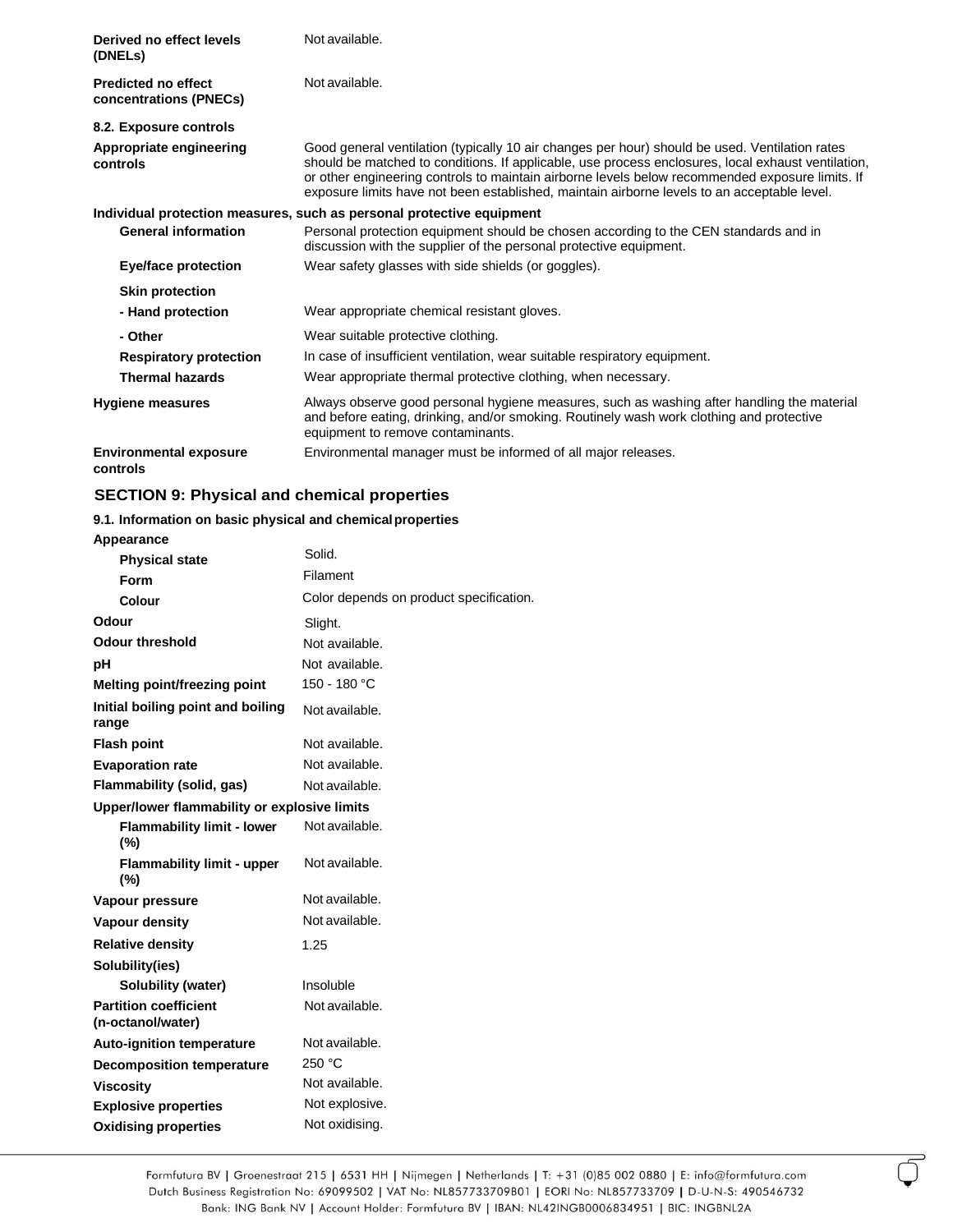| 9.2. Other information | No relevant |
|------------------------|-------------|
|                        |             |

**t** additional information available.

# **SECTION 10: Stability and reactivity**

| 10.1. Reactivity                            | The product is stable and non reactive under normal conditions of use, storage and transport.                                                                                          |
|---------------------------------------------|----------------------------------------------------------------------------------------------------------------------------------------------------------------------------------------|
| 10.2. Chemical stability                    | Material is stable under normal conditions.                                                                                                                                            |
| 10.3. Possibility of hazardous<br>reactions | No dangerous reaction known under conditions of normal use.                                                                                                                            |
| 10.4. Conditions to avoid                   | Keep away from heat, hot surfaces, sparks, open flames and other ignition sources. Avoid<br>temperatures exceeding the decomposition temperature. Contact with incompatible materials. |
| 10.5. Incompatible materials                | Strong oxidising agents.                                                                                                                                                               |
| 10.6. Hazardous<br>decomposition products   | No hazardous decomposition products are known.                                                                                                                                         |

# **SECTION 11: Toxicological information**

| <b>SLUTION TT. TOXICOIOGICAL IMOHIMATION</b>              |                                                                                                                                                                                                       |
|-----------------------------------------------------------|-------------------------------------------------------------------------------------------------------------------------------------------------------------------------------------------------------|
| <b>General information</b>                                | Occupational exposure to the substance or mixture may cause adverse effects.                                                                                                                          |
| Information on likely routes of exposure                  |                                                                                                                                                                                                       |
| <b>Inhalation</b>                                         | Based on available data, the classification criteria are not met.                                                                                                                                     |
| <b>Skin contact</b>                                       | Based on available data, the classification criteria are not met.                                                                                                                                     |
| Eye contact                                               | Based on available data, the classification criteria are not met.                                                                                                                                     |
| Ingestion                                                 | May cause discomfort if swallowed. However, ingestion is not likely to be a primary route of<br>occupational exposure.                                                                                |
| <b>Symptoms</b>                                           | Exposure may cause temporary irritation, redness, or discomfort.                                                                                                                                      |
| 11.1. Information on toxicological effects                |                                                                                                                                                                                                       |
| <b>Acute toxicity</b>                                     | Not known.                                                                                                                                                                                            |
| <b>Skin corrosion/irritation</b>                          | Based on available data, the classification criteria are not met.                                                                                                                                     |
| Serious eye damage/eye<br>irritation                      | Based on available data, the classification criteria are not met.                                                                                                                                     |
| <b>Respiratory sensitisation</b>                          | Based on available data, the classification criteria are not met.                                                                                                                                     |
| <b>Skin sensitisation</b>                                 | Based on available data, the classification criteria are not met.                                                                                                                                     |
| Germ cell mutagenicity                                    | Based on available data, the classification criteria are not met.                                                                                                                                     |
| Carcinogenicity                                           | Based on available data, the classification criteria are not met.                                                                                                                                     |
| (as amended)                                              | Hungary. 26/2000 EüM Ordinance on protection against and preventing risk relating to exposure to carcinogens at work                                                                                  |
| Not listed.                                               |                                                                                                                                                                                                       |
| <b>Reproductive toxicity</b>                              | Based on available data, the classification criteria are not met.                                                                                                                                     |
| Specific target organ toxicity -<br>single exposure       | Based on available data, the classification criteria are not met.                                                                                                                                     |
| Specific target organ toxicity -<br>repeated exposure     | Based on available data, the classification criteria are not met.                                                                                                                                     |
| <b>Aspiration hazard</b>                                  | Based on available data, the classification criteria are not met.                                                                                                                                     |
| <b>Mixture versus substance</b><br>information            | No information available.                                                                                                                                                                             |
| <b>Other information</b>                                  | This product has no known adverse effect on human health.                                                                                                                                             |
| <b>SECTION 12: Ecological information</b>                 |                                                                                                                                                                                                       |
| 12.1. Toxicity                                            | The product is not classified as environmentally hazardous. However, this does not exclude the<br>possibility that large or frequent spills can have a harmful or damaging effect on the environment. |
| 12.2. Persistence and<br>degradability                    | Biodegradable in industrial composting facilities.                                                                                                                                                    |
| 12.3. Bioaccumulative potential                           | Not available.                                                                                                                                                                                        |
| <b>Partition coefficient</b><br>n-octanol/water (log Kow) | Not available.                                                                                                                                                                                        |
| <b>Bioconcentration factor (BCF)</b>                      | No data available.                                                                                                                                                                                    |
| 12.4. Mobility in soil                                    | Not a PBT or vPvB substance or mixture. Not available.                                                                                                                                                |
| 12.5. Results of PBT and vPvB<br>assessment               | No other adverse environmental effects (e.g. ozone depletion, photochemical ozone creation                                                                                                            |

**12.6. Other adverse effects**

No other adverse environmental effects (e.g. ozone depletion, photochemical ozone creation potential, endocrine disruption, global warming potential) are expected from this component.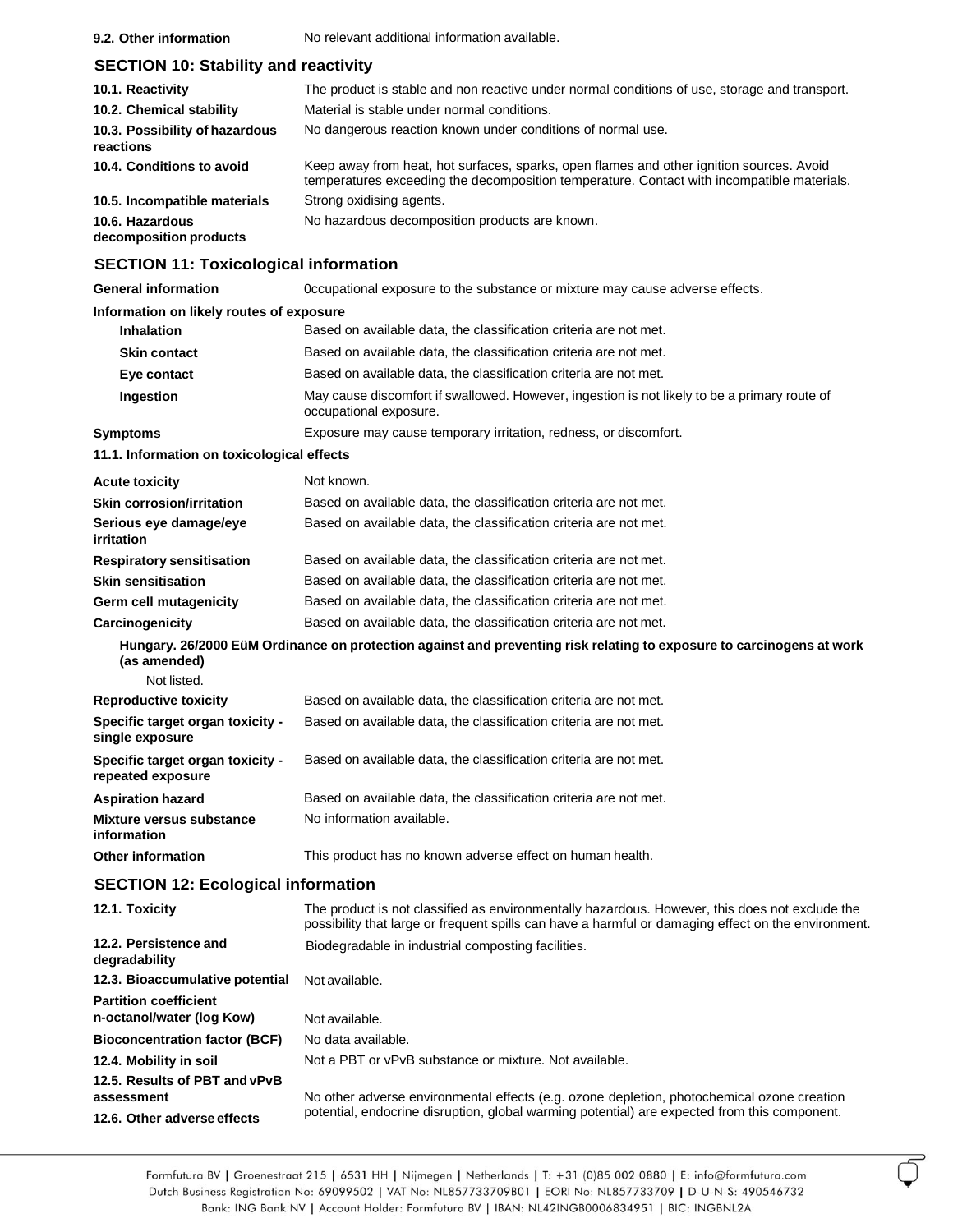# **SECTION 13: Disposal considerations**

| 13.1. Waste treatment methods |                                                                                                                   |
|-------------------------------|-------------------------------------------------------------------------------------------------------------------|
| <b>Residual waste</b>         | Dispose of in accordance with local regulations.                                                                  |
| Contaminated packaging        | Empty containers should be taken to an approved waste handling site for recycling or disposal.                    |
| EU waste code                 | The Waste code should be assigned in discussion between the user, the producer and the waste<br>disposal company. |
| Disposal methods/information  | Collect and reclaim or dispose in sealed containers at licensed waste disposal site.                              |
| <b>Special precautions</b>    | Dispose in accordance with all applicable regulations.                                                            |

## **SECTION 14: Transport information**

**ADR**

14.1. 14.6.: Not regulated as dangerous goods.

**RID**

14.1. 14.6.: Not regulated as dangerous goods.

**ADN**

14.1. 14.6.: Not regulated as dangerous goods.

**IATA**

14.1. 14.6.: Not regulated as dangerous goods.

**IMDG**

14.1. 14.6.: Not regulated as dangerous goods.

**14.7. Transport in bulk according to Annex II of MARPOL 73/78 and the IBC Code**

# **SECTION 15: Regulatory information**

**15.1. Safety, health and environmental regulations/legislation specific for the substance or mixture** 

Not applicable.

### **EU regulations**

**Regulation (EC) No. 1005/2009 on substances that deplete the ozone layer, Annex I and II, as amended** Not listed.

**Regulation (EC) No. 850/2004 On persistent organic pollutants, Annex I as amended** Not listed.

**Regulation (EU) No. 649/2012 concerning the export and import of dangerous chemicals, Annex I, Part 1 as amended** Not listed.

**Regulation (EU) No. 649/2012 concerning the export and import of dangerous chemicals, Annex I, Part 2 as amended** Not listed.

**Regulation (EU) No. 649/2012 concerning the export and import of dangerous chemicals, Annex I, Part 3 as amended** Not listed.

**Regulation (EU) No. 649/2012 concerning the export and import of dangerous chemicals, Annex V as amended** Not listed.

**Regulation (EC) No. 166/2006 Annex II Pollutant Release and Transfer Registry, as amended** Not listed.

**Regulation (EC) No. 1907/2006, REACH Article 59(10) Candidate List as currently published by ECHA** Not listed.

### **Authorisations**

**Regulation (EC) No. 1907/2006, REACH Annex XIV Substances subject to authorization, as amended** Not listed.

### **Restrictions on use**

**Regulation (EC) No. 1907/2006, REACH Annex XVII Substances subject to restriction on marketing and use as amended** Not listed.

**Directive 2004/37/EC: on the protection of workers from the risks related to exposure to carcinogens and mutagens at work, as amended.**

Not listed.

### **Other EU regulations**

**Directive 2012/18/EU on major accident hazards involving dangerous substances, as amended** Not listed.

**Other regulations** The product is classified and labelled in accordance with Regulation (EC) 1272/2008 (CLP Regulation) as amended. This Safety Data Sheet complies with the requirements of Regulation (EC) No 1907/2006, as amended.